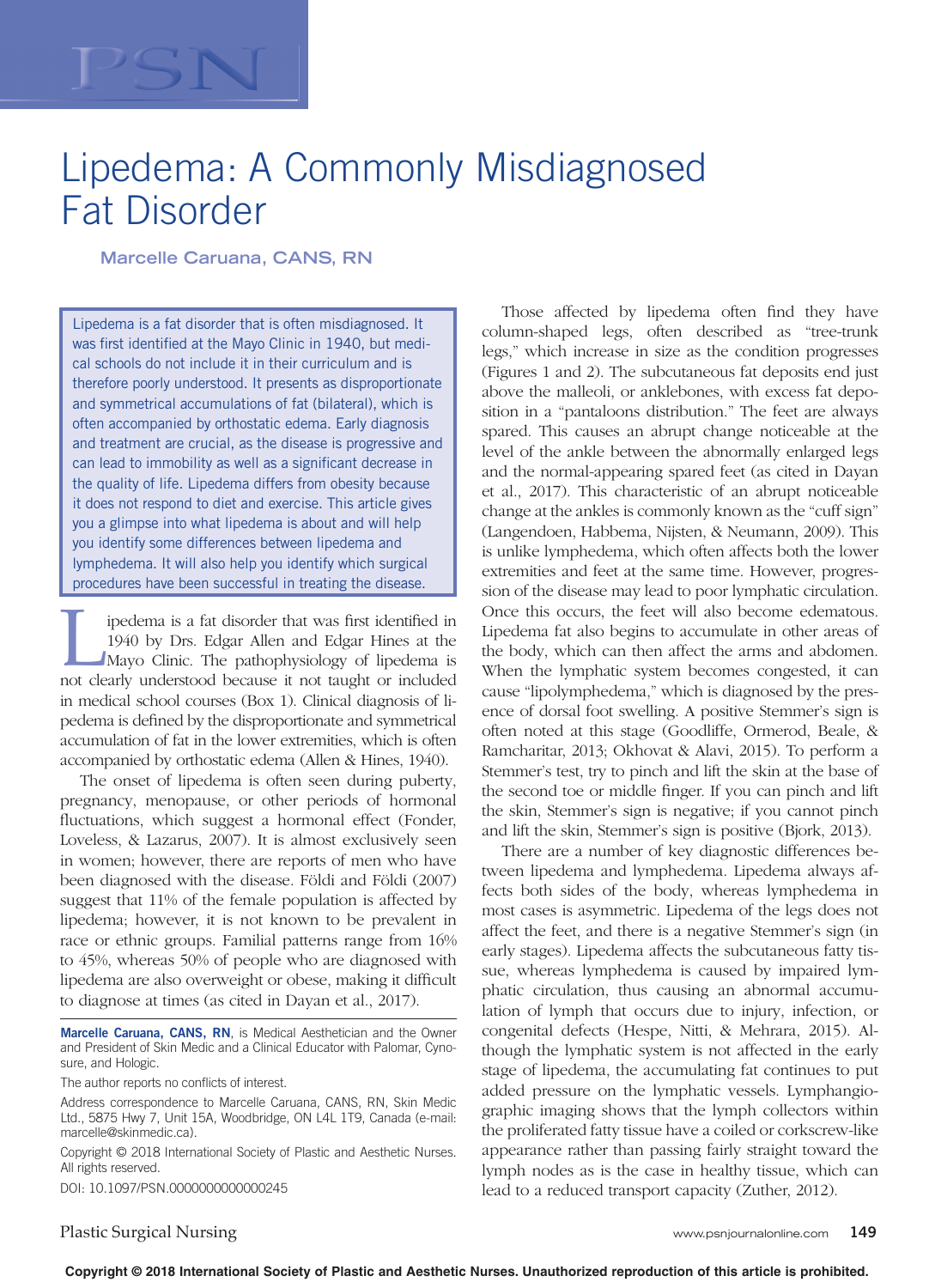# **BOX 1 Courses and Resources**

| Free CME Course for a maximum of 5.5 AMA PRA Category<br>1 Credits TM: https://LipedemaProject.org/cme-setting-the-<br>research-agenda-for-lipedema/ |
|------------------------------------------------------------------------------------------------------------------------------------------------------|
| https://lipedemaproject.org/                                                                                                                         |
| https://lymphaticnetwork.org/news-events/the-lipedema-project-<br>course-offerings                                                                   |
| https://rarediseases.info.nih.gov/diseases/10542/lipedema                                                                                            |
| https://www.fatdisorders.org/                                                                                                                        |
| lipedema-simplified.org                                                                                                                              |

Limb swelling is common in lipedema and is exacerbated by orthostasis. Most patients also experience increased swelling in warm weather, during airline travel, or when sitting for long periods of time (Allen & Hines, 1940). In early stages of lipedema, the skin is soft and not discolored while evidence of edema is usually nonpitting (Fife, Maus, & Carter, 2010). However, when lipedema is accompanied with lymphedema, venous insufficiency, or stasis dermatitis, erythema, ulcerations, hyperpigmentation, cellulitis, and thickened skin can often be experienced (Okhovat & Alavi, 2015).

Lipedema fat is often painful and tender, as experienced with slight pressure on the affected extremities. It has been called the "painful fat syndrome" by those affected by it. Lipedema also triggers easy bruising, which is random with no defined pattern (Allen & Hines, 1940; Wold, Hines, & Allen, 1951). The extremities are heavy and enlarged from increased fat accumulations, which typically progress and develop at the medial knees, leading to decreased mobility and gait disturbances. This can later lead to hip or knee damage with increased discomfort and disfigurement as the fat continues to proliferate (Goodliffe et al., 2013).

Although general obesity responds to diet and exercise, there is little response with lipedema fat because it is resistant to diet and exercise. Thus, many patients



**FIGURE 1.** Stage III, Type III Lipedema exhibiting the disproportion between the upper body and large lower body from the buttocks to ankles. (This lady also shows signs of Stage IV, affecting the arms.) © The Lipedema Project. 2017-2018. All rights reserved. Used with permission.

have been unsuccessful at losing weight (Fife et al., 2010). When seeking advice from family physicians, patients are often told that there is nothing medically wrong and that they just need to be more serious about maintaining a healthy lifestyle. A common complaint by those who have the disease is that physicians do not believe they have worked hard at dieting and exercising because of their continued lack of success with losing weight. Weight comes off the unaffected areas but not the areas where the lipedema fat exists. This leads to feelings of guilt and failure as patients are made to feel they are not trying hard enough. The emotional despair is real, and hopelessness and depression can be overwhelming. A patient's self-esteem drops significantly and social activities decline. Often, people seek comfort through social media sites where various lipedema groups are formed and information is shared, along with encouragement and understanding, which is offered by fellow "lippy ladies" (M. Caruana, personal communication, September 2018).



**FIGURE 2.** The four stages of lipedema. The disease progression through the stages is clearly noted. © The Lipedema Project. 2017-2018. All rights reserved. Used with permission.

**Copyright © 2018 International Society of Plastic and Aesthetic Nurses. Unauthorized reproduction of this article is prohibited.**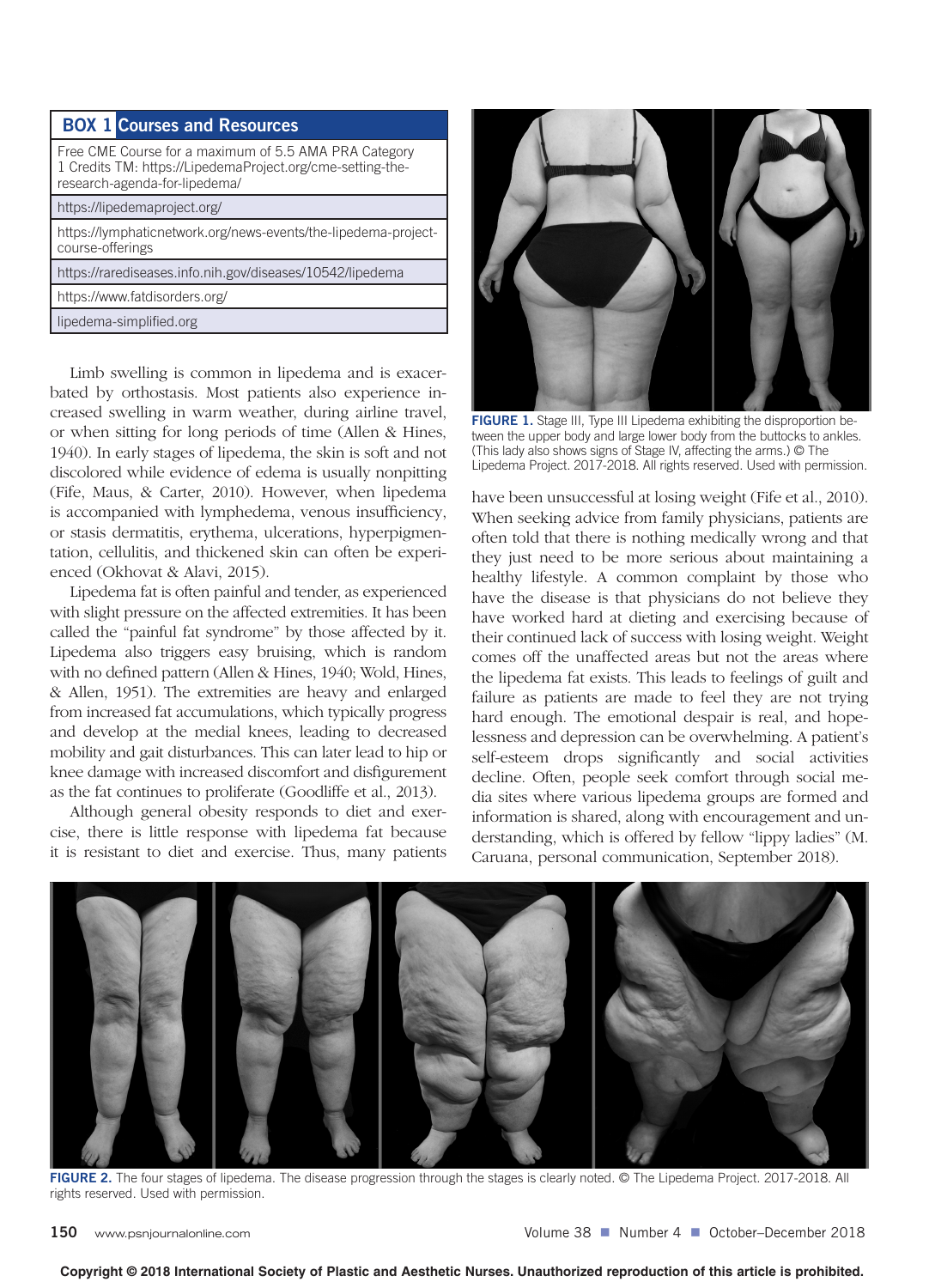## **STAGES AND TYPES OF LIPEDEMA (DAYAN ET AL., 2017)**

There are four stages of lipedema:

- i. Smooth skin; increased fat in underlying tissues
- ii. Indentations and nodules present
- iii. Thickening/hardening of subcutis; large nodules and fat pads, especially on knees and thighs
- iv. Lipedema with lymphedema (lipolymphedema)

Four types of lipedema (Dayan et al., 2017):

- i. Affect the buttock and hips;
- ii. Affect the buttocks to knees, with fat accumulations on the medial side of the knees;
- iii. Affect the buttocks to ankles;
- iv. Affect the arms; and
- v. Affect the lower legs.

The causes of lipedema include but are not limited to (Dayan et al., 2017):

- Increased permeability and weakened capillaries leading to leakage of proteins and bruising;
- Increased size of adipocytes (increased size and increased diameter than unaffected adipocytes);
- • Hormonal effects; and
- Heredity.

There is no cure for lipedema, but there are treatment options that might help slow down the progression. Proper diagnosis and treatment will help prevent complications and lipolymphedema (Dayan et al., 2017). Patients should be educated about the importance of exercise and physical activity, with movements that focus on pumping the leg and calf muscles to help increase lymphatic drainage and venous flow to prevent edema (Okhovat & Alavi, 2015). Lymphatic yoga, Pilates, and rebounding (low-impact exercise performed on a mini trampoline) are a few helpful activities that focus on improving lymphatic drainage, in addition to deep breathing and stretching (Fetzer & Wise, 2015; Wounds UK, 2017). The use of a vibration plate will also help move lymphatic fluid and reduce swelling. In early stages of lipedema, patients should also be advised to wear compression stockings or garments to help prevent and maintain lymphatic circulation. Other treatments include massage that focuses on moving lymphatic fluid, such as manual lymphatic drainage (MLD). The MLD massage helps move fluid and reduce swelling. It is often paired with compression garments, bandaging, or wrapping the limbs to minimize fluid buildup.

Although it is thought that bariatric surgery may help lipedema, Fife et al. (2010) suggest that patients with lipedema do not respond well to this procedure. Traditional "dry technique" liposuction can cause complications such as swelling to the lymphatics, with bleeding and damage to the lymph vessels, causing some critics to advise against liposuction therapy. However, tumescent liposuction,

which uses an infiltration solution, has improved the result of liposuction by facilitating fat removal while vasoconstricting the blood vessels with the epinephrine to reduce bleeding (as cited by Dayan et al., 2017). Another procedure that has been used successfully is water jet-assisted liposuction (WAL), which consists of a "fan-shaped water jet" that immediately separates the fat cells from the rest of the tissue while suctioning fat along with tumescent solution. Water jet-assisted liposuction differs from tumescent liposuction because less fluid is injected initially and then a large amount of fluid is pulsed in and out during the suctioning. With this technique, the tissues do not become fully tumescent or distended with fluid, which makes it easier to assess the contour of the limb during suctioning (Dayan et al., 2017). Tumescent and WAL liposuction have helped reduce lipedema fat, improve appearance of the affected limbs, and improve quality of life.

The distorted appearance of lipedema fat is very visible, but the psychological effects are unseen. We live in a society that has a negative opinion about fat in general and about obesity. Our society is quick to cast judgment by falsely assuming that lack of will power, along with poor diet and lack of exercise, is the reason for someone's large shape or size. Although this is often true, at times it is not the case. As health care professionals we need to be aware of the signs and symptoms of lipedema so that we can help those who are experiencing physical and psychological pain and suffering caused by a disease that has been allowed to progress because the medical community has failed to diagnose the condition properly. As plastic surgical nurses, we see patients seeking liposuction procedures for weight loss. We should recognize the clinical diagnostic signs of lipedema. We should educate our fellow nurses, doctors, and surgeons to clearly understand the differences between lipedema and obesity and make it common knowledge so that those affected can find early diagnosis and attain the necessary treatment, reducing their progression and maintaining their quality of life as long as possible (M. Caruana, personal communication, September 2018).

### **REFERENCES**

- Allen, E. V., & Hines, E. A. (1940). Lipedema of the legs: A syndrome characterized by fat legs and orthostatic edema. *Proceedings of the Staff Meetings of the Mayo Clinic*, *15*, 184–187.
- Bjork, R. (2013, March/April). *Positive Stemmer's sign yields a definitive lymphedema diagnosis in 10 seconds or less*. Retrieved [September 17, 2018, from https://woundcareadvisor.com/](https://woundcareadvisor.com/positive-stemmers-lymphedema-diagnosis-under-10-seconds/) positive-stemmers-lymphedema-diagnosis-under-10-seconds/
- Dayan, E., Kim, J. N., Smith, M. L., Seo, C. A., Damstra, R. J., Schmeller, W., et al. (2017). *Lipedema—The disease they call FAT: An overview for clinicians*. Boston, MA: Lipedema Simplified Publications, The Friedman Center for Lymphedema Research and Treatment at The Center for Advanced Medicine at Northwell Health in collaboration with Lymphatic Education & Research Network (LE&RN).
- Fetzer, A., & Wise, C. (2015). Living with lipoedema: Reviewing different self-management techniques. *British Journal of Community Nursing*, *20*, S14–S19.

Plastic Surgical Nursing www.psnjournalonline.com **151**